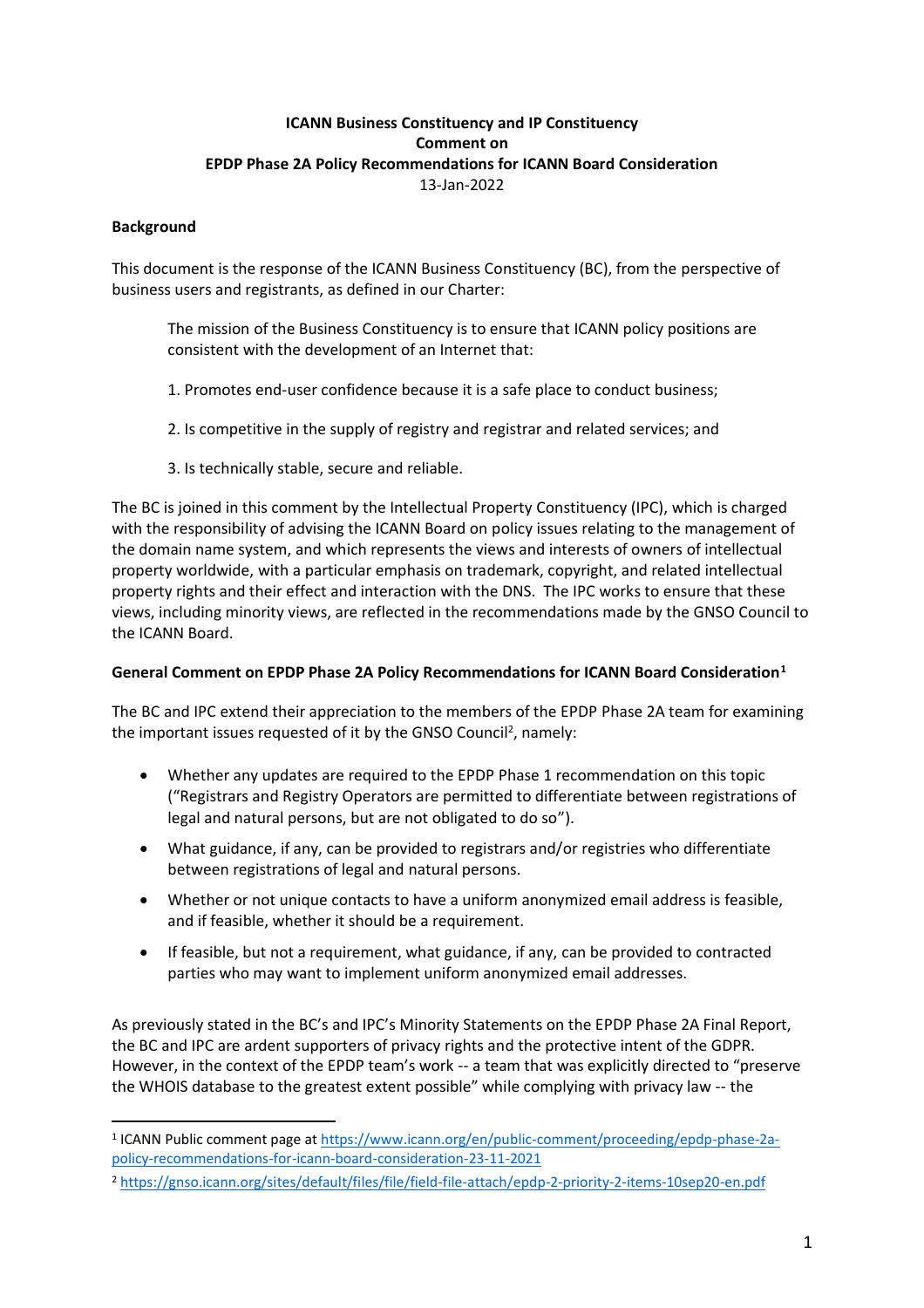resulting policy exceeds what is necessary to protect the data of natural persons. As it has previously stated, the BC and IPC strongly believe that optional differentiation of legal vs. natural persons is inadequate and that ICANN policy must require such differentiation to ensure the security and stability of the global DNS. The EPDP Phase 2A recommendations, by not requiring a mandatory distinction between the data of legal vs. natural persons, results in a significant number of registration records being redacted or otherwise unavailable, which substantially inhibits online antiabuse efforts. Further, the EPDP Phase 2A recommendation declining to require a unique anonymized email address for unique contacts significantly inhibits anti-abuse efforts again through an overly conservative approach that far exceeds what is necessary to comply with applicable law.

Thus, while the EPDP Phase 2A Chair designated the Phase 2A recommendations as supported by "consensus", the BC and IPC restate that they do not support the Phase 2A outcomes, do not support a "consensus" designation, consider the recommendations as mostly unenforceable nonpolicy, object to the GNSO Council's approval of these outcomes, and implore the Board to reject these non-consensus outcomes that do not serve the mission of ICANN in preserving the security, stability, and resiliency of the DNS and which go well beyond the need of ICANN and contracted parties to comply with applicable law.

### **Specific BC and IPC Comments on Final Recommendations**

### **Recommendation 1:** Natural v. Legal Person Data Field

The BC and IPC oppose Recommendation 1. The EPDP Phase 2A team was unable to reach consensus on recommending changes to Phase 1 Recommendation #17.1, which makes it optional for contracted parties to differentiate between data of legal vs. natural persons for purposes of the registration data directory service (RDDS). While the Phase 2A Final Report recommends that a field or fields must be created to facilitate differentiation between legal and natural person registration data and/or indicate if that registration data contains personal or non-personal data, contracted parties remain free not to differentiate and further not to even use this field, and thus the creation of this field will be irrelevant. As stated in the BC and IPC Minority Statements, the failure to require use of this technical mechanism will result in an inconsistent and unreliable RDDS, and is a missed opportunity to reduce the number of requests for non-personal data which has been unnecessarily redacted, such as the contact data for unaffiliated privacy/proxy services. Again, this outcome falls well short of the needs of those involved in the investigation of DNS abuse, cybercrime activity, intellectual property violations, and other activity that threatens the welfare of Internet users.

### **Recommendation 2: Differentiation Guidance**

The BC and IPC oppose Recommendation 2. This recommendation provides voluntary "guidance" and not binding policy, which is not consistent with the mandate of a GNSO EPDP and is therefore procedurally deficient as outlined in more detail in the BC's and IPC's Minority Statement. The differentiation process outlined in this recommendation should be *required* as part of mandatory differentiation by contracted parties between natural and legal person data. As the text of the Final Report itself states, "The GDPR does not cover the processing of personal data which concerns legal persons and in particular undertakings established as legal persons, including the name and the form of the legal person and the contact details of the legal person." And yet, contracted parties are not required to differentiate and thereby publish such legal person data, despite the purported goal of the EPDP to preserve the RDDS to the greatest extent possible while complying with privacy law. The guidance in this recommendation provides a legally sound process for achieving this goal and should be made mandatory for all contracted parties, rather than left as non-binding voluntary guidance that contracted parties are free to (and therefore will) ignore.